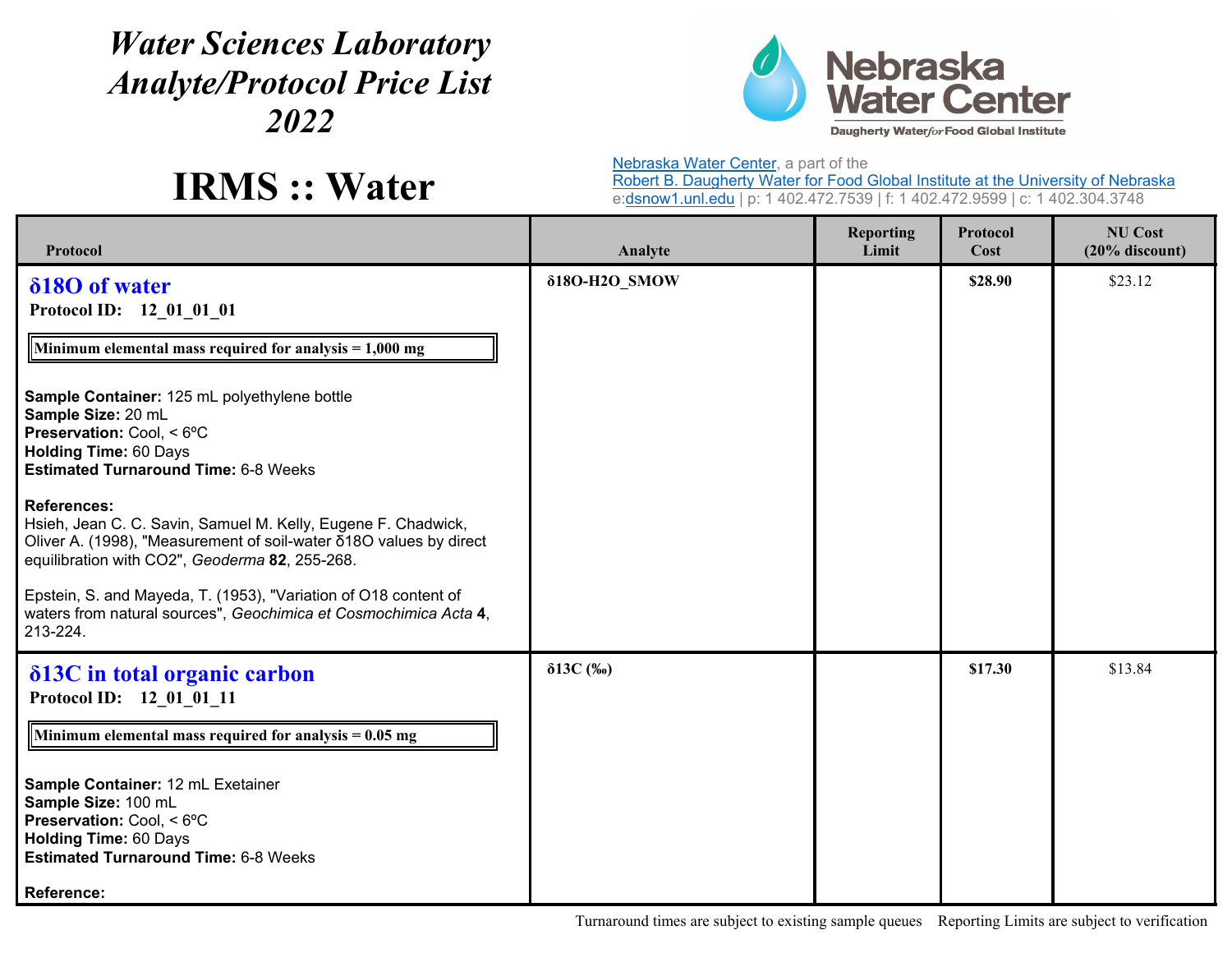| Protocol                                                                                                                                                                                                                                                                                                                                                                                                                                                                                                                                                 | Analyte                  | <b>Reporting</b><br>Limit | Protocol<br>Cost | <b>NU Cost</b><br>$(20%$ discount) |
|----------------------------------------------------------------------------------------------------------------------------------------------------------------------------------------------------------------------------------------------------------------------------------------------------------------------------------------------------------------------------------------------------------------------------------------------------------------------------------------------------------------------------------------------------------|--------------------------|---------------------------|------------------|------------------------------------|
| Lang, Susan Q.; Bernasconi, Stefano M.; Fruh-Green, Gretchen L.<br>(2012), "Stable isotope analysis of organic carbon in samll samples<br>and DOM using gasbench preparation device", Rapid<br>Communications in mass spectometry 26, 9-16.                                                                                                                                                                                                                                                                                                              |                          |                           |                  |                                    |
| $\delta$ 180 in PO4<br>Protocol ID: 12 03 01 08<br>Minimum elemental mass required for analysis $= 0.2$ mg-P<br>Sample Container: 1 L polyethylene bottle<br>Sample Size: 1000 mL<br>Preservation: Cool, < 6°C<br><b>Holding Time: 60 Days</b><br><b>Estimated Turnaround Time: 6-8 Weeks</b><br><b>Reference:</b><br>McLaughlin, K.; Silva, S.; Kendall, C.; Stuart-Williams, H.; Paytan, A.<br>(2004), "A Precise Method for the Analysis of 18O of Dissolved<br>Inorganic Phosphate in Seawater", Limnology and OceanographyY:<br>Methods 2, 202-212. | $\delta$ 180 in PO4      |                           | \$98.20          | \$78.56                            |
| <b>Deuterium in water</b><br>Protocol ID: 12 04 01 02<br>Minimum elemental mass required for analysis $= 1,000$ mg<br>Sample Container: 125 mL polyethylene bottle<br>Sample Size: 20 mL<br>Preservation: Cool, < 6°C<br><b>Holding Time: 60 Days</b><br><b>Estimated Turnaround Time: 6-8 Weeks</b><br>Reference:<br>J. Morrison T. Brockwell T. Merren F. Fourel A. M. Phillips (2001),<br>"On-Line High-Precision Stable Hydrogen Isotopic Analyses on<br>Nanoliter Water Samples", Analytical Chemistry 73, 3570-3575.                               | δD-H <sub>2</sub> O_SMOW |                           | \$28.90          | \$23.12                            |